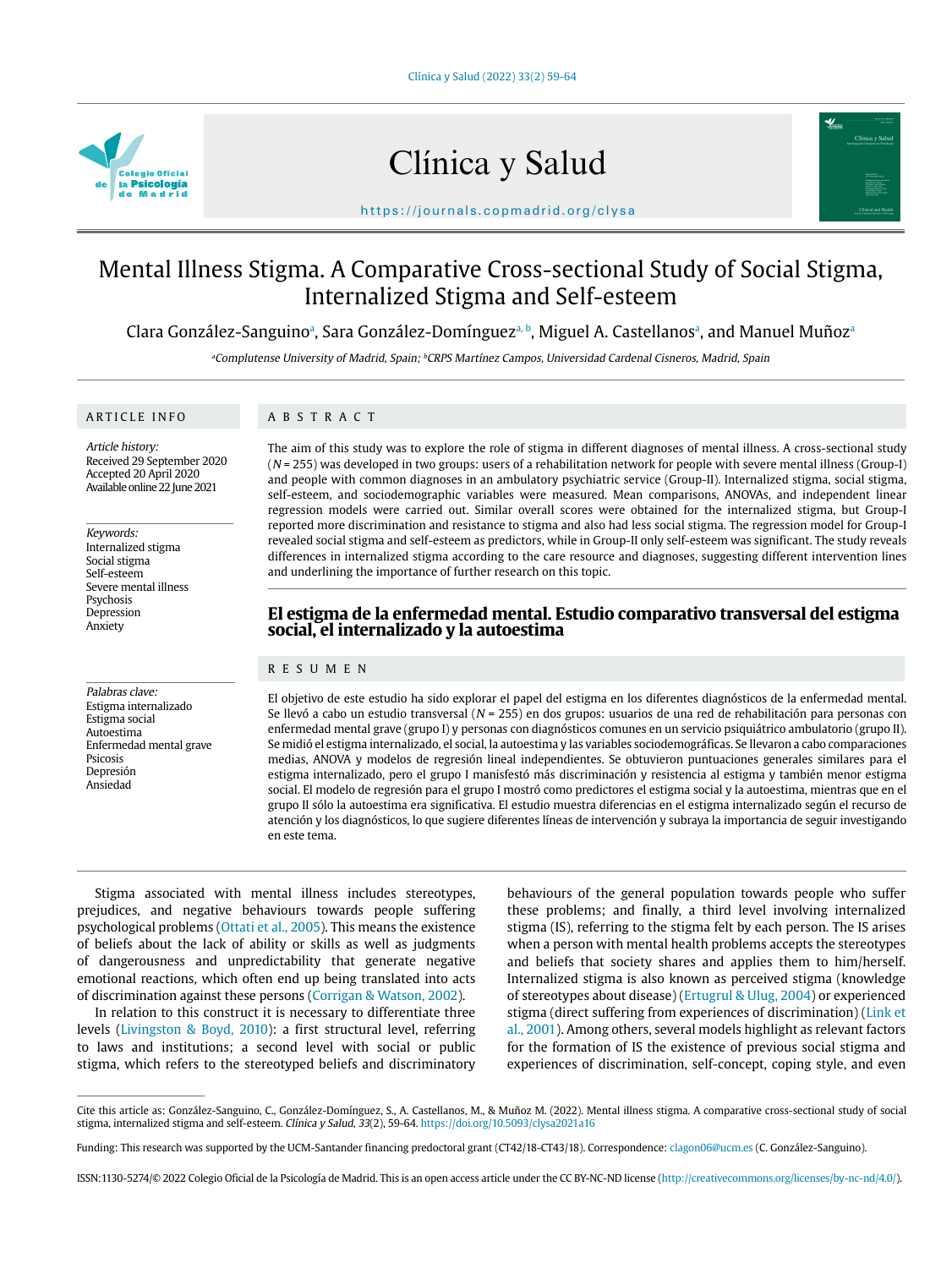self-judgmental emotional reactions (Muñoz et al., 2011; Vauth et al., 2007; Yanos et al., 2011).

Regarding the prevalence of IS in people with psychological problems, few studies carried out on a large scale provide data on the subject, highlighting a European study, in which around 15% of people diagnosed with various pathologies (from schizophrenia to anxiety) showed IS (Alonso et al., 2009). It should be noted that most studies are carried out on samples in which the main diagnosis is severe mental illness (SMI) (Del Rosal et al., 2020), with a prevalence of the IS between 30% and 41.7% (Livingston & Boyd, 2010). However, studies with samples with other types of pathologies, such as depression or anxiety, are less frequent and the existing research show that internalized stigma is present in around 22.1% and 11.7%, depending on the country of origin (Alonso et al., 2008). In addition, it is necessary to highlight the importance of the IS due to its relationship with other clinically relevant variables. On the one hand, research focused on people with SMI shows an IS relationship with lower satisfaction in social relationships (Oliveira et al., 2015), worse quality of life and self-esteem (Vrbova et al., 2017), worse adherence to treatment (Çuhadar & Çam, 2014), and worse recovery (Kim et al., 2015). On the other hand, studies with people with depression or anxiety problems find correlations between IS and levels of anxiety and depression (Ociskova et al., 2014), correlation with lower selfesteem (Oliveira et al., 2015), worse adherence to treatment (Sedlácková et al., 2015), and in general the relationship of IS with poorer quality of life and subjective well-being (Oliveira et al., 2015). In studies carried out with samples in which all types of psychological problems were included (diagnoses of both psychosis and anxiety, depression or personality disorders), relations are found between IS and number of hospitalizations and severity of the disorder (Grambal et al., 2016), as well as the importance of its relationship with self-esteem (Picco et al., 2017). The differentiation between SMI and other disorders also often leads to differences in the type of therapeutic and psychiatric care. From the 1950s onwards, with the start of the psychiatric reformation, rehabilitation resources began to be created to cover the specific needs of people with SMI, and often these people were attended in day centres and psychosocial or occupational rehabilitation centres. However, "more common" diagnoses are usually treated through psychological or psychiatric outpatient consultations, being unusual for people affected, for example, by an anxiety disorder, having specific resources available. The relevance and usefulness of rehabilitation networks are well established (Rössler, 2006), although the role it can play in variables such as IS associated with mental illness is unknown, with few studies comparing this variable according to the type of care resource people attend.

The present paper focuses on IS and its relationship with variables proved relevant in previous studies in two different groups: one formed by people diagnosed with SMI who were users of the psychosocial rehabilitation network and another made up by people with diagnoses of anxiety and depression attended in outpatient hospital consultations. Our main aim is to explore how the stigma of these diagnoses is and whether a difference exists between the two groups.

#### **Method**

#### **Procedure**

Upon approval by the ethics and research committees of the different rehabilitation centres, the hospital psychiatry service and the university, all participants were informed in writing of the purpose of the research and completed an informed consent. They were briefed by the professionals who regularly treated them on the existence of the study and the possibility of participation. Evaluations were subsequently conducted through individual interviews.

All procedures performed in the study were in accordance with the ethical standards of the ethics and deontology committee of the university and centers and with the 1964 Helsinki declaration and its later amendments or comparable ethical standards.

#### **Participants**

A convenience sample ( $N = 255$ ) was used to select two groups of participants throughout 2017-2020. On the one hand, users of the psychosocial rehabilitation network diagnosed with SMI (Group-I,  $n = 163$ ) and, on the other hand, people with diagnoses of anxiety and depression who were attended in an ambulatory outpatient psychiatric service of a hospital consultation (Group-II,  $n = 92$ ). The users of the rehabilitation network were recruited from the different resources that compose it: psychosocial rehabilitation centres ( $n =$ 46), day centres ( $n = 34$ ), labour rehabilitation centres ( $n = 32$ ), people in care by socio-community support teams ( $n = 14$ ), mini-residences, and supervised apartments ( $n = 36$ ).

The inclusion criteria for Group-I were: age between 18 and 67 years, having a severe and long-lasting mental disorder (schizophrenia, manic-depressive disorder, severe and recurrent depressive disorder, paranoid disorders, and other psychoses) with disability and difficulty in community integration. The following exclusion criteria were established: acute psychotic symptoms, severe cognitive impairment and manic and/or agitated states that prevented the completion of the evaluation protocol. For Group-II the inclusion criteria were: age between 18-67 years and to be receiving treatment in the external consultations of the psychiatry service. The exclusion criteria established were: to have a serious and lasting mental disorder, severe cognitive impairment, to present as the main pathology the consumption of substances and/ or manic or agitated states that prevented the completion of the evaluation.

# **Variables and Instruments**

The variables and instruments used are detailed below.

**Sociodemographic variables.** Using a personalised data sheet, the following variables were collected: age, gender, civil status (married, single, divorced, widowed), last studies undertaken (without studies, elementary studies, high school/vocational training-VT, university), occupation (employee, sick leave, unemployed, disabled, retired), diagnosis (psychosis, bipolar, personality disorder, depression and anxiety).

**Self-esteem** was evaluated with the Rosenberg Self-esteem Scale (RSE) (Rosenberg, 1965). This questionnaire is used to explore personal self-esteem understood as feelings of personal worth and self-respect. It consists of 10 items with Likert format in which high scores indicate a higher self-esteem. Cronbach  $\alpha$  = .84.

**Social stigma** was measured by the Attribution Questionnaire-9 (AQ-9) (Corrigan et al., 2014). A Spanish version of the 9-item Attribution Questionnaire-9 was used (Muñoz et al., 2015). It evaluates a series of constructs that explain attitudes, affections, and behaviours related to a hypothetical person suffering from mental illness. In this case a person's neutral description was chosen. Then 9 items were included in a Likert format with 9 response alternatives ranging from not at all to very much. The questionnaire consists of the following factors: pity, dangerousness, fear, blame, segregation, anger, help, avoidance, and coercion. The higher the score, the more stigmatising the person has. Cronbach  $\alpha$  = .66.

**Internalized stigma** was measured by the Spanish adapted version of the Internalized Stigma of Mental Illness (ISMI) (Ritsher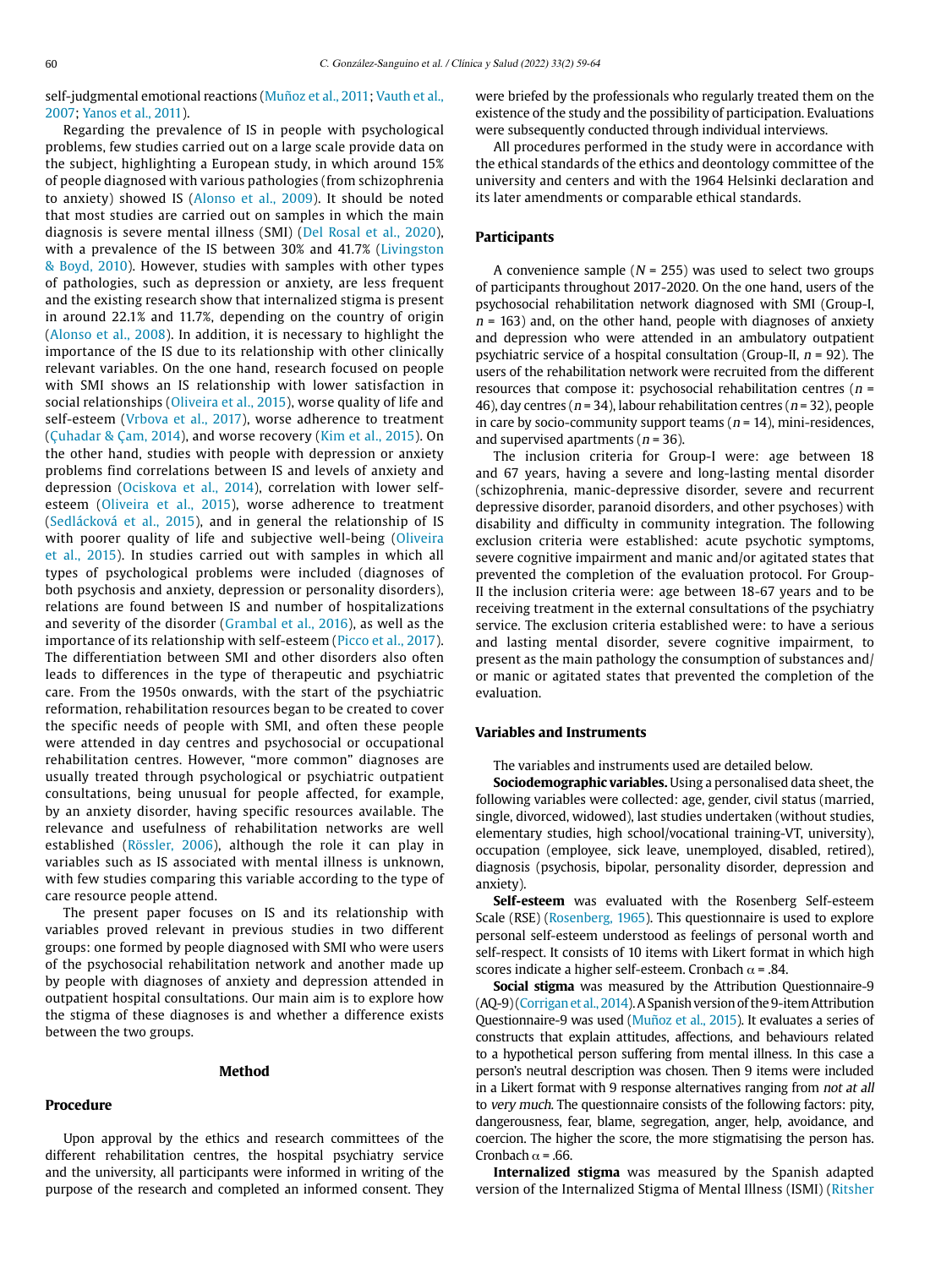|          |           | Total (%) Gender (%)        | Age   | Length<br>(years) | Civil status (%)   | Studies (%)                  | Employment status (%) | Diagnosis (%)                  |
|----------|-----------|-----------------------------|-------|-------------------|--------------------|------------------------------|-----------------------|--------------------------------|
| Total    | 255 (100) | Male 136 (53.3)             |       |                   | Single 156 (61.2)  | Without studies 8 (3.2%)     | Employee 74 (29)      | Psychosis 125 (49.0)           |
|          |           | Female 119 (46.7)           |       | 16                | Married 61 (23.9)  | Elementary studies 73 (28.6) | Unemployed 71 (27.8)  | Bipolar 11 (4.3)               |
|          |           |                             | 46.78 |                   | Divorced 34 (13.3) | High school/VP 121 (47.5)    | Sick leave $4(1.6)$   | Personality disorder 30 (11.8) |
|          |           |                             |       |                   | Widower $4(1.6)$   | University 53 (20.8)         | Student $4(1.6)$      | Depression 32 (12.5)           |
|          |           |                             |       |                   |                    |                              | Retired $5(2)$        | Anxiety 57 (22.4)              |
|          |           |                             |       |                   |                    |                              | Disabled 97 (38)      |                                |
| Group I  |           | Male 105 (64.8)             |       |                   | Single 125 (77.2)  | Without studies 8 (4.9)      | Employee $16(9.9)$    | Psychosis 125 (77.2)           |
|          |           | 163 (63.9) Female 57 (35.2) |       | 21                | Married $10(6.2)$  | Elementary studies 53 (32.7) | Unemployed 57 (35.2)  | Bipolar 11 (6.8)               |
|          |           |                             | 45.2  |                   |                    |                              | Sick leave 0          |                                |
|          |           |                             |       |                   | Divorced 25 (15.4) | High school/VP $86(53.1)$    | Student $1(.6)$       | Personality disorder 26 (16)   |
|          |           |                             |       |                   | Widower $2(1.2)$   | University 15 (9.3)          | Retired 0             |                                |
|          |           |                             |       |                   |                    |                              | Disabled 88 (54.3)    |                                |
| Group II |           | Male 31 (33.3)              |       | 8.5               | Single 31 (33.3)   | Without studies 0            | Employee 58 (62.4)    | Personality disorder 4 (4.3)   |
|          | 92(36.1)  | Female 62 (66.7)            |       |                   | Married 51 (54.8)  | Elementary studies 20 (21.5) | Unemployed 14 (15.1)  | Depression 32 (34.4)           |
|          |           |                             | 49    |                   | Divorced $9(9.7)$  | High school/VP 35 (37.6)     | Sick leave $4(4.3)$   | Anxiety 57 (61.3)              |
|          |           |                             |       |                   | Widower $2(2.2)$   | University 38 (40.9)         | Student 3 (3.2)       |                                |
|          |           |                             |       |                   |                    |                              | Retired 5 (5.4)       |                                |
|          |           |                             |       |                   |                    |                              | Disabled $9(9.7)$     |                                |

& Phelan, 2004), a scale that evaluates the subjective experience of stigma or internalized stigma by those with mental illness. It consists of 29 items in Likert format. They are grouped in 5 factors: alienation, stereotype endorsement, discrimination, social withdrawal, and stigma resistance. A cut-off of 2.5 is suggested to be an indicator of presence or absence of stigma (Ritsher & Phelan, 2004). Cronbach  $\alpha$  = .82.

# **Analysis**

Comparisons of means were carried out with Student  $\tau$ -tests and ANOVAs of independent samples in the two groups of the sample, according to the different variables collected. The Bonferroni test was used as a post hoc comparison. In order to test the relationship between IS, SS, and self-esteem, independent linear models were carried out for each group of the first variable over the other two. Models were adjusted for least squares and the definitive model was established by contrasting models that are based on the significant increase in  $R<sup>2</sup>$ . Compliance with the assumptions was assessed by visual inspection of the linearity, normality, and homogeneity of wastes. The results provide correlation matrices for both studies and the values of the coefficients of definitive models, with their contrasts and  $R<sup>2</sup>$  values. All analyses were conducted using R version 3.1 (R Core team, 2015).

#### **Results**

#### **Description of the Sample**

The total sample was gender-balanced, with an average age of 46.78 years and with predominant diagnoses of psychosis (49%) and anxiety (22.4%). In Group-I the number of men represented the majority (64.8%), and the main diagnosis found was psychosis (77.2%), along with personality disorders (16%), with an average duration of the disorder of 21 years. In this group the majority of subjects were single (77.2%) or divorced (15.4%), and with mostly elementary studies (32.7%) or high school/VT (53.1%). Regarding occupation, most subjects showed an incapacity that made it impossible for them to work (54.3%), finding a small percentage of employed persons (9.9%). Conversely, in Group-II, women were in the majority (66.7%) with main diagnoses of anxiety (61.3%) along with depression (34.4%), with an average duration of the disorder of 8.5 years. Most of the

subjects were married (54.8%) and had university studies (40.9%), as well as the majority were working (62.4%).

A detailed description of age, gender, civil status, duration of disorder, studies, occupation, and type of diagnosis of participants can be seen in Table 1.

# **Internalized Stigma**

Total scores were slightly higher in Group-I, although these differences were not statistically significant. However, there were significant differences in ISMI factors of "discrimination" and "nonresistance to stigma", with higher scores in Group-I,  $t(253) = 2.08$ ,  $p < .05$ ,  $\eta^2 = .16$ ;  $t(253) = -3.8$ ,  $p < .00$ ,  $\eta^2 = .20$ . Other differences in the ISMI based on socio-demographic variables such as occupation, gender or marital status were not found.

# **Social Stigma**

In relation to stigmatizing attributions we found significantly lower scores in Group-I with respect to Group-II,  $t(253)$  = -7.55, p  $\leq$  .00,  $\eta$ <sup>2</sup> = .18. These significant differences were observed in all factors of the questionnaire except for "fear", "segregation", and "coercion".

# **Self-esteem**

No significant differences were found in Group-I and II, although Group-II had lower scores. In Table 2 the scores and analysis results may be observed.

# **Relation between IS and Other Variables**

In Group-I, both social stigma and self-esteem were found to be significant (both with  $p < .001$ ), jointly explaining 50% ( $R<sup>2</sup> = .50$ ) of the variability of IS. For Group-I the only significant variable was selfesteem ( $p < .01$ ) while the SS was not significant ( $p = .473$ ). Although self-esteem was significant, this variable only accounts for 7% of the stigma variability ( $R^2$  = .07). The visual inspection of the residues offered a reasonable fulfilment of the assumptions. The results described can be seen in Table 3.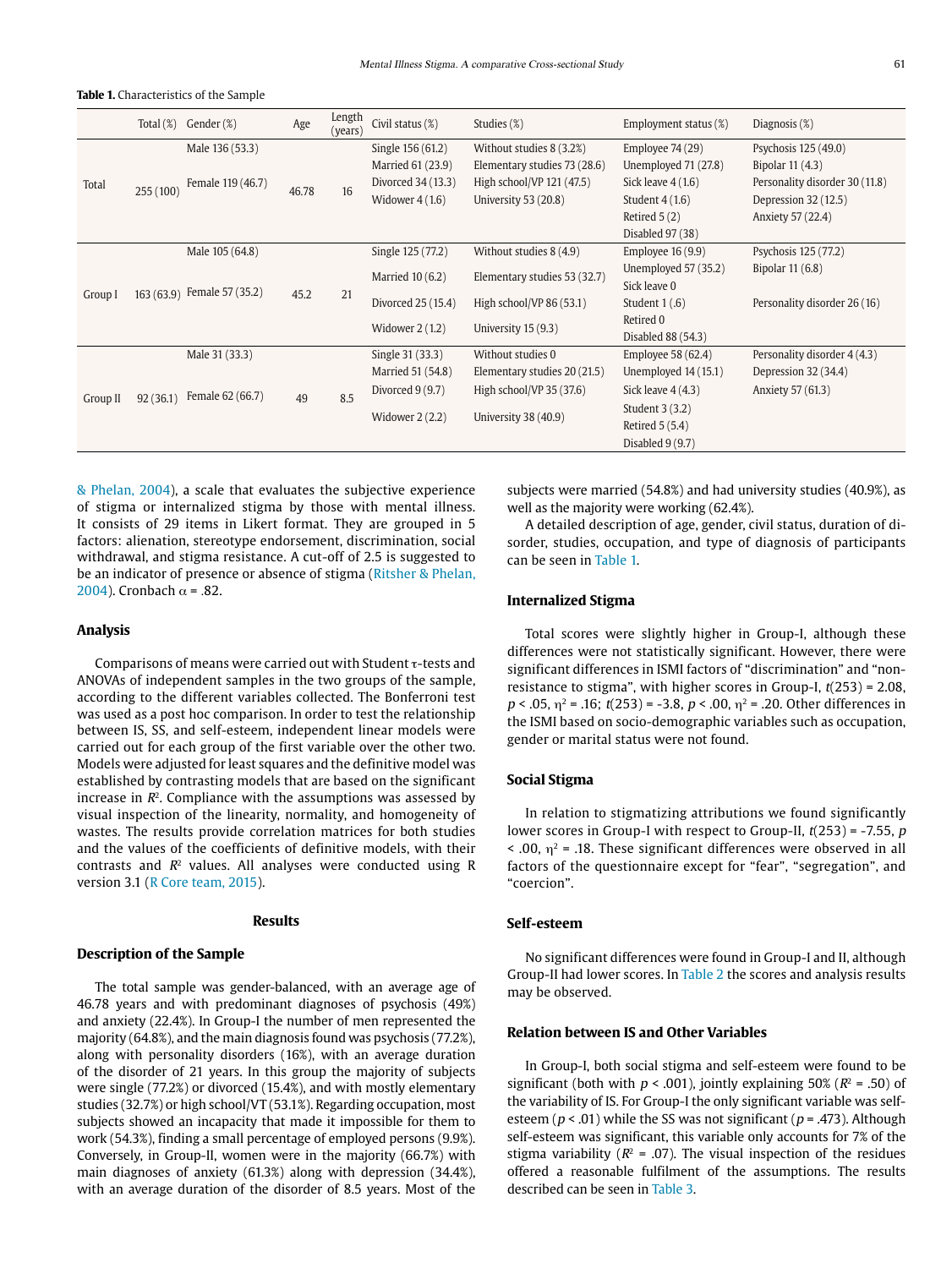#### **Table 2.** Instruments and Scores

|                        | M(SD)         | M(SD)         | M(SD)         |          |        |
|------------------------|---------------|---------------|---------------|----------|--------|
|                        | Total         | Group I       | Group II      | t        | p      |
| AQ-9 total             | 35.33 (10.41) | 31.97 (10.57) | 41.26(6.94)   | $-7.55$  | $.00*$ |
| Pity                   | 4.96(2.54)    | 4.63(2.97)    | 5.55(1.30)    | $-2.79$  | $.00*$ |
| Dangerousness          | 5.01(3.50)    | 2.96(2.19)    | 8.66(2.19)    | $-19.80$ | $.00*$ |
| Fear                   | 2.59(1.79)    | 2.54(2.03)    | 2.67(1.28)    | $-0.55$  | .57    |
| Blame                  | 2.36(1.62)    | 2.04(1.80)    | 2.93(1.04)    | $-4.36$  | $.00*$ |
| Segregation            | 2.43(1.92)    | 2.38(2.16)    | 2.51(1.42)    | $-0.54$  | .58    |
| Anger                  | 2.25(1.70)    | 1.97(1.79)    | 2.76(1.4)     | $-3.65$  | $.00*$ |
| Help                   | 6.83(1.73)    | 6.99(1.90)    | 6.53(1.35)    | 2.04     | $.04*$ |
| Avoidance              | 2.95(2.00)    | 2.43(1.92)    | 3.86(1.80)    | $-5.81$  | $.00*$ |
| Coercion               | 5.96(2.48)    | 6.05(2.87)    | 5.80(1.57)    | 0.77     | .44    |
| <b>ISMI</b> total      | 59.50 (15.3)  | 59.41 (14.95) | 58.19 (15.15) | 0.62     | .53    |
| Alienation             | 13.01 (4.42)  | 13.13(4.35)   | 12.79(4.55)   | 0.58     | .56    |
| Stereotype Endorsement | 12.18(3.91)   | 12.53(3.90)   | 11.55(3.87)   | 1.91     | .05    |
| <b>Discrimination</b>  | 10.69(3.76)   | 11.06(3.53)   | 10.04(4.08)   | 2.08     | $.03*$ |
| Social withdrawal      | 12.22(4.42)   | 12.34(4.05)   | 12.02(5.02)   | 0.51     | .60    |
| Stigma resistance      | 10.87(2.93)   | 10.36(2.82)   | 11.78 (2.82)  | $-3.80$  | $.00*$ |
| <b>RSE</b> total       | 27.00(5.61)   | 27.57 (5.22)  | 26.14(6.18)   | 1.97     | .05    |

Note. M = mean; SD = standard deviation; AO-9 = attributional questionnaire; ISMI = internalized stigma of mental illness scale.  $*_{p}$  < .05.

#### **Table 3.** Regression Results

|                  | ß       | <b>SE</b> | $R^2$ |          | D              |
|------------------|---------|-----------|-------|----------|----------------|
| Intercept        | 96.04   | 5.53      |       | 17.35    | $\leq .001***$ |
| <b>RSE TOTAL</b> | $-1.76$ | .16       | .42   | $-10.86$ | $\leq .001***$ |
| AO9_TOTAL        | .37     | .08       | .50   | 4.68     | $\leq .001***$ |
| Intercept        | 76.28   | 6.65      |       | 11.45    | $\leq .001***$ |
| <b>RSE TOTAL</b> | $-.69$  | .24       | .07   | $-2.79$  | $\leq .01$ **  |
|                  |         |           |       |          |                |

Note. β = beta; SE = standard error;  $R^2$  = regression coefficient; RSE = Rosenberg Self-esteem Scale; AQ-9 = Attribution Questionnaire 9.  $*p < .05, **p < .01, **p < .001.$ 

#### **Discussion**

The obtained results reveal the presence of IS in the whole sample, with slightly higher IS scores in Group-I, even though these differences were not statistically significant. These results are similar to other studies where the presence of moderate IS is also observed throughout the sample, but significant differences in IS scores were normally found in these studies, with more IS in people who had a diagnosis of SMI (Alonso et al., 2008; Holubova et al., 2018; Karidi et al., 2015; Maharjan & Panthee, 2019).

In relation to these results we consider important to highlight that, although total scores are not significantly different, the answers in the ISMI subscales indicate that IS in both groups is not equal. Scores in Group-I are considerably higher for the behavioural dimension of reported discrimination and a greater resistance to stigma compared with Group-II. These results are consistent with previous literature, where higher levels on the discrimination dimension of the ISMI have also been found in people with SMI versus other diagnoses (Fadipe et al., 2018; Ran et al., 2017; Szcześniak et al., 2018). These findings emphasize discrimination against people with SMI, which may be due to the fact that schizophrenia and similar diagnoses are associated with more stigmatising attributions, such as inability to recover, blame, and stereotypes (Wood et al., 2014), and therefore people show greater desire for social distance (Utz et al., 2019), which often ends up in more negative behaviours towards these people. The effects of discrimination are numerous, including increased time in accessing health care resources (Gronholm et al., 2017; Kular et al., 2019), and even in relation with depressive symptomatology and a longer disease duration (Pellet et al., 2019).

On the other hand, Group-I also shows greater stigma resistance compared with Group-II. This means that people with SMI are more able to resist, counteract, or otherwise remain unaffected by the stigma of mental illness. Additionally, stigma resistance has been shown to be related with higher self-esteem (Brohan et al., 2011), which is consistent with the results obtained in our study, where Group-I also revealed more self-esteem than Group-II. The fact that people with SMI exhibit more resistance to stigma, despite being more discriminated against and having slightly higher scores in the total IS, although it may seem paradoxical, might be explained by social experiences and socio-demographic characteristics. Group-I people, mostly with longer and more serious problems, single, declared disabled, and unemployed, have had experiences that favour the acceptance of certain stereotypes. However, they also seem to have learned and implemented more strategies to combat the phenomenon and to be less affected. In addition, the type of care resource can also be a key factor in IS. More interventions focused on providing coping skills to fight stigma are common in rehabilitation resources, while in regular outpatient psychiatry sessions care tends to be directed towards more symptom-focused therapies. On the other hand, it is also understandable that Group-II, who has not experienced so many discriminations, has less in mind and makes less effort not to be identified with stigmatizing stereotypes. However, rehabilitation resources can also have a negative side, since the simple fact of being referred to one of them can be experienced as stigmatizing, just as it is more likely that by going to these centres and being labelled as a person with SMI more experiences of discrimination can occur, even though these resources provide more strategies to fight IS, according to the results.

In relation to other variables studied, we highlight the differences between both groups in social stigma, finding that Group-I shows fewer stigmatizing attitudes than Group-II in all dimensions, except for fear, segregation, and coercion. This may be due to the fact that the subjects of Group-I in their care resource coexist daily with people with different psychiatric diagnoses and identify themselves as part of that group, so it is coherent that they show fewer stigmatizing attitudes, supporting the hypothesis of social contact to reduce social stigma (Corrigan, 2005).

Regression models are useful to know which variables predict stigma depending on the type of group. Tests were carried out with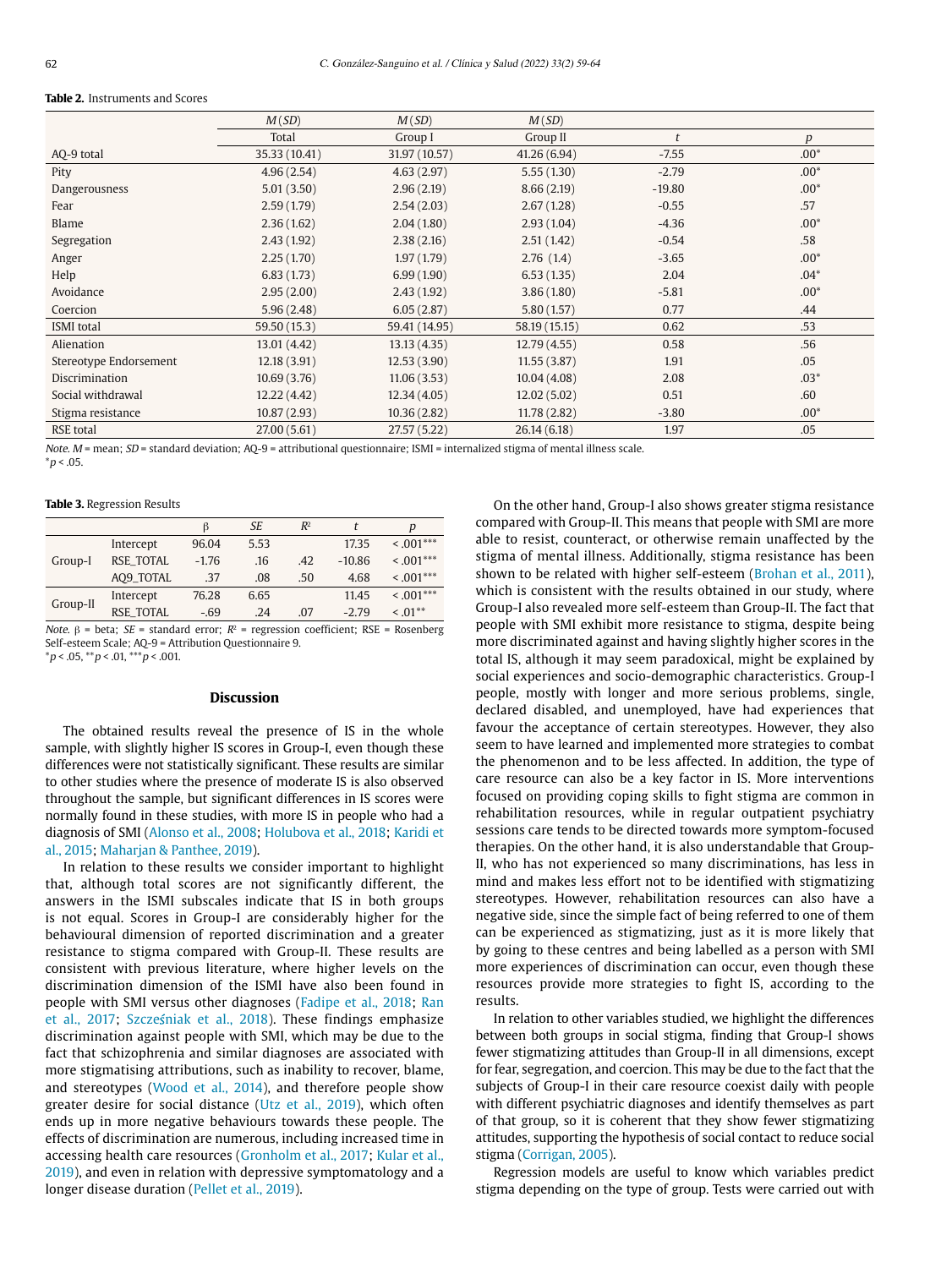all the variables of the study, with the models presented being those that provided the best results when explaining IS. While for Group-I both self-esteem and stigmatising attributions seem to predict IS, explaining 50% of variability, for Group-II only self-esteem was significant, explaining only 7%. Although the importance of stigmatizing attitudes and self-esteem in relation to IS is consistent with several previous studies (Holubova et al., 2018; Picco et al., 2017), the difference in both models predicting IS is novel and highlights the need for more research on people who present common problems and seek treatment in general resources. On the other hand, these differences in predicting internalized stigma may also be due to the close relationship between different symptomatology, such as the presence of psychotic experiences and a poorer quality of life, which is common in people with SMI (Holubova et al., 2018). Thus, López-Navarro et al. (2018) also account for the close relationship between psychotic experiences and quality of life associated with social relationships, which probably has a close relationship with internalized stigma.

Differential models explaining IS depending on the type of care resource attended and diagnoses, and knowing how IS is in this different groups, might also be useful to implement better intervention strategies to reduce IS. Programs focused on improving stigma coping skills may be more effective in anxiety and depression diagnoses in general outpatient care, but focus on the cognitive or emotional dimensions of stigma may be more beneficial in rehabilitation resources, as they already seem to have more resistance to stigma. On the other hand, interventions that address self-esteem may be positive for both groups, as it is a predictor variable in both cases. Regarding social stigma, the various existing campaigns at a social level could increase efforts to address discrimination suffered by people who attend rehabilitation resources, as we know that it is greater than that suffered by people who attend other types of outpatient clinics. Furthermore, in relation to discrimination and stigma suffered by people with SMI, it would also be particularly interesting to make an effort to modify causal attributions about the origin of psychological problems of professionals and the general population, where biological explanations alone are associated with a greater chronicity of the problem, and in comparison with the general population, professionals have a better perception of psychological problems (Castro-de Diego & Vicente-Colomina, 2019).

Limitations in our study include lack of gender balance in both groups (although this may be representative of gender characteristics in each group). In addition, in the recruitment of the sample, only those people who wanted to do it voluntarily participated, maybe creating a bias in the sample. Regarding method, it was crosssectional, so it is not possible to establish causal relationships. Furthermore, we consider that including variables such as quality of life or disorder severity would have been interesting when explaining IS in the second group, taking this into account for future lines of research.

In accordance with the aforementioned, our study shows differences in content and formation of IS in two well-differentiated groups, one with SMI treated in rehabilitation services and the other with common diagnoses, attended in an outpatient clinic of a psychiatric service. This research highlights the difference in IS depending on the type of care resource and diagnoses, suggesting different lines of intervention in preventing and reducing IS, as well as underlines the need for further specialized study related to stigma in common diagnoses not attended by specialized resources, which, in the long term, will allow more effective interventions on IS.

# **Conflict of Interest**

The authors of this article declare no conflict of interest.

# **Acknowledgment**

Our acknowledgement to the Management of Social, Educational and Professional Services (Group 5), and San Telmo University Hospital Complex for providing the sample of participants.

#### **References**

- Alonso, J., Buron, A., Bruffaerts, R., He, Y., Posada-Villa, J., Lepine, J.- P., Angermeyer, M. C., Levinson, D., de Girolamo, G., Tachimori, H., Mneimneh, Z. N., Medina-Mora, M. E., Ormel, J., Scott, K. M., Gureje, O., Haro, J. M., Gluzman, S., Lee, S., Vilagut, G., … World Mental Health Consortium. (2008). Association of perceived stigma and mood and anxiety disorders: Results from the world mental health surveys. Acta Psychiatrica Scandinavica, 118(4), 305-314. [https://doi.org/10.1111/](https://doi.org/10.1111/j.1600-0447.2008.01241.x) [j.1600-0447.2008.01241.x](https://doi.org/10.1111/j.1600-0447.2008.01241.x)
- Alonso, J., Buron, A., Rojas-Farreras, S., de Graaf, R., Haro, J. M., de Girolamo, G., Bruffaerts, R., Kovess, V., Matschinger, H., Vilagut, G., & ESEMeD/ MHEDEA 2000 Investigators. (2009). Perceived stigma among individuals with common mental disorders. Journal of Affective Disorders, 118(1-3), 180-186. https://doi.org/10.1016/j.jad.2009.02.006
- Brohan, E., Gauci, D., Sartorius, N., & Thornicroft, G. (2011). Self-stigma, empowerment and perceived discrimination among people with bipolar disorder or depression in 13 European countries: The GAMIAN-Europe study. Journal of Affective Disorders, 129(1-3), 56-63. https:// doi.org/10.1016/j.jad.2010.09.001
- Castro-de Diego, S. E., & Vicente-Colomina, A. de. (2019). La atribución causal y las creencias sobre los trastornos mentales en población general y psicólogos. Un estudio exploratorio. Clínica y Salud, 30(2), 81-90. https://doi.org/10.5093/clysa2019a13
- Corrigan, P. W. (2005). On the stigma of mental illness : Practical strategies for research and social change. American Psychological Association. https://www.apa.org/pubs/books/4316049
- Corrigan, P. W., Powell, K. J., & Michaels, P. J. (2014). Brief battery for measurement of stigmatizing versus affirming attitudes about mental illness. Psychiatry Research, 215(2), 466-470. [https://doi.org/10.1016/j.](https://doi.org/10.1016/j.psychres.2013.12.006) [psychres.2013.12.006](https://doi.org/10.1016/j.psychres.2013.12.006)
- Corrigan, P. W., & Watson, A. C. (2002). Understanding the impact of stigma on people with mental illness. World Psychiatry : Official Journal of the World Psychiatric Association (WPA), 1(1), 16-20. [http://www.](http://www.ncbi.nlm.nih.gov/pubmed/16946807) [ncbi.nlm.nih.gov/pubmed/16946807](http://www.ncbi.nlm.nih.gov/pubmed/16946807)
- Çuhadar, D., & Çam, M. O. (2014). Effectiveness of psychoeducation in reducing internalized stigmatization in patients with bipolar disorder. Archives of Psychiatric Nursing, 28(1), 62-66. [https://doi.org/10.1016/j.](https://doi.org/10.1016/j.apnu.2013.10.008) [apnu.2013.10.008](https://doi.org/10.1016/j.apnu.2013.10.008)
- Del Rosal, E., González-Sanguino, C., Bestea, S., Boyd, J., & Muñoz, M. (2020). Correlates and consequences of internalized stigma assessed through the Internalized Stigma of Mental Illness Scale for people living with mental illness: A scoping review and meta-analysis from 2010. Stigma and Health. Advance online publication. https://doi.org/10.1037/sah0000267
- Ertugrul, A., & Ulug, B. (2004). Perception of stigma among patients with schizophrenia. Social Psychiatry and Psychiatric Epidemiology, 39(1), 73-77. https://doi.org/10.1007/s00127-004-0697-9
- Fadipe, B., Adebowale, T. O., Ogunwale, A., Fadipe, Y. O., Ojeyinka, A.-H. A., & Olagunju, A. T. (2018). Internalized stigma in schizophrenia: A crosssectional study of prevalence and predictors. International Journal of Culture and Mental Health, 11(4), 583-594. [https://doi.org/10.1080/17](https://doi.org/10.1080/17542863.2018.1450431) [542863.2018.1450431](https://doi.org/10.1080/17542863.2018.1450431)
- Grambal, A., Prasko, J., Kamaradova, D., Latalova, K., Holubova, M., Marackova, M., Ociskova, M., & Slepecky, M. (2016). Self-stigma in borderline personality disorder - cross-sectional comparison with schizophrenia spectrum disorder, major depressive disorder, and anxiety disorders. Neuropsychiatric Disease and Treatment, 12, 2439- 2448. https://doi.org/10.2147/NDT.S114671
- Gronholm, P. C., Thornicroft, G., Laurens, K. R., & Evans-Lacko, S. (2017). Mental health-related stigma and pathways to care for people at risk of psychotic disorders or experiencing first-episode psychosis: A systematic review. Psychological Medicine, 47(11), 1867-1879. https:// doi.org/10.1017/S0033291717000344
- Holubova, M., Prasko, J., Ociskova, M., Vanek, J., Slepecky, M., Zatkova, M., Latalova, K., & Kolek, A. (2018). Three diagnostic psychiatric subgroups in comparison to self-stigma, quality of life, disorder severity and coping management cross-sectional outpatient study. Neuro Endocrinology Letters, 39(4), 331-341. [http://www.ncbi.nlm.nih.gov/](http://www.ncbi.nlm.nih.gov/pubmed/30531709) [pubmed/30531709](http://www.ncbi.nlm.nih.gov/pubmed/30531709)
- Karidi, M. V., Vassilopoulou, D., Savvidou, E., Vitoratou, S., Maillis, A., Rabavilas, A., & Stefanis, C. N. (2015). Bipolar disorder and self-stigma: A comparison with schizophrenia. Journal of Affective Disorders, 184, 209-215. https://doi.org/10.1016/j.jad.2015.05.038
- Kim, W. J., Song, Y. J., Ryu, H.-S., Ryu, V., Kim, J. M., Ha, R. Y., Lee, S. J., Namkoong, K., Ha, K., & Cho, H.-S. (2015). Internalized stigma and its psychosocial correlates in Korean patients with serious mental illness. Psychiatry Research, 225(3), 433-439.<https://doi.org/10.1016/J.PSYCHRES.2014.11.071>